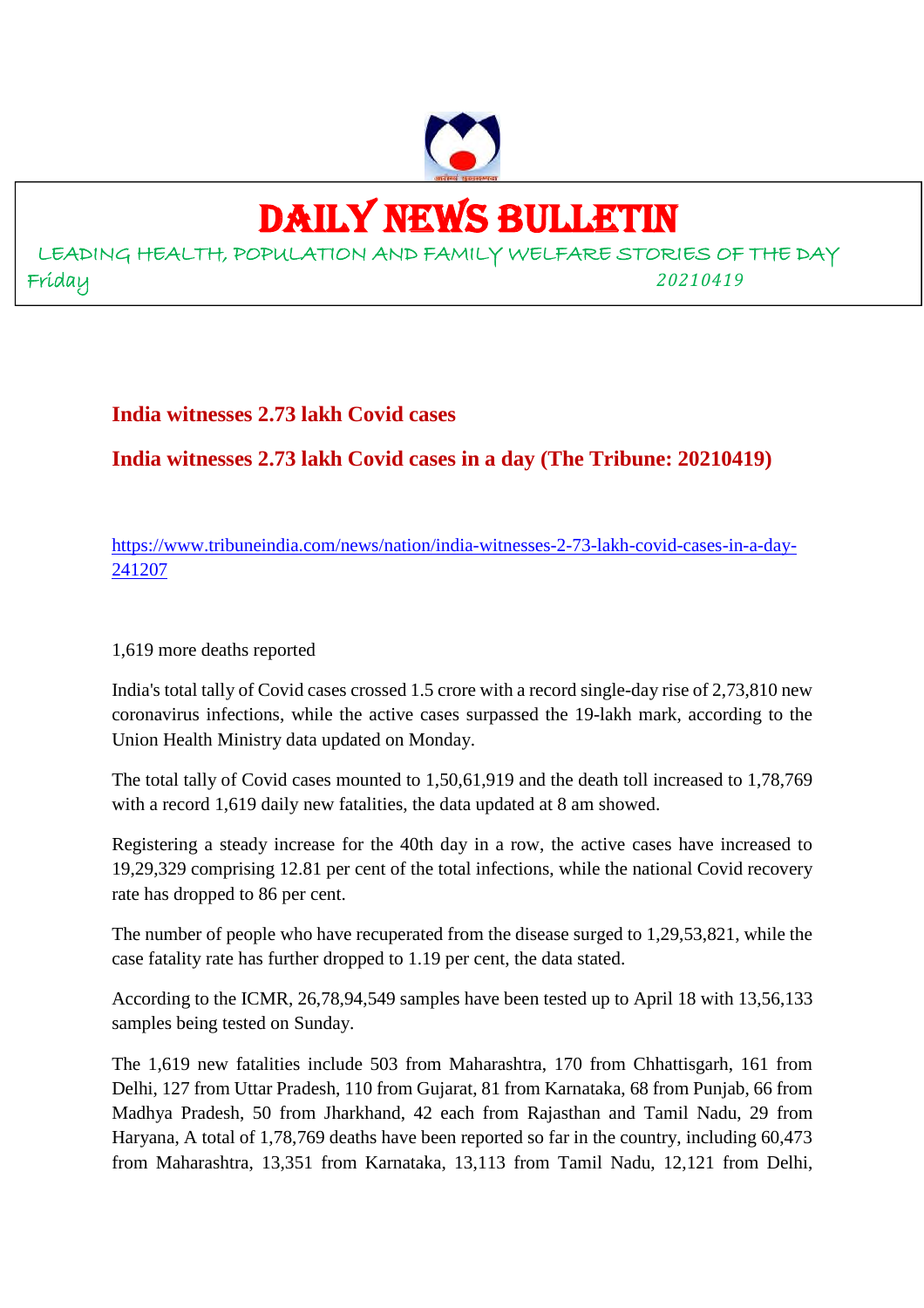10,568 from West Bengal, 9,830 from Uttar Pradesh, 7,902 from Punjab and 7,410 from Andhra Pradesh. PTI

# **Covid-19**

# **To contain Covid, Maharashtra declares 6 states as places of sensitive origin (The Tribune: 20210419)**

https://www.tribuneindia.com/news/coronavirus/to-contain-covid-maharashtra-declares-6 states-as-places-of-sensitive-origin-241204

Chief Secretary Sitaram Kunte in an order declares Kerala, Goa, Gujarat, Delhi and the NCR, Rajasthan and Uttarakhand as places of 'sensitive origin'

Struggling to contain the huge Covid surge, Maharashtra has declared six states, including Delhi and the NCR region, as places of "sensitive origin" in a bid to stop the influx of other variants of coronavirus into the state.

Maharashtra Chief Secretary Sitaram Kunte in an order issued on Sunday declared Kerala, Goa, Gujarat, Delhi and the National Capital Region (NCR), Rajasthan and Uttarakhand as places of "sensitive origin".

As per the order, passengers travelling to Maharashtra from these places will need a negative RT-PCR report of test conducted within 48 hours of their train travel.

The decision has been taken to curb the transmission of coronavirus in Maharashtra and to "stop the influx of other COVID-19 virus variants into the state from other locations," said the order.

"These places will be considered as the places of sensitive origin from the date of this order till the time it is retracted or till COVID-19 stays notified as a disaster," it said.

On Sunday, Delhi recorded the biggest jump in its daily COVID-19 tally with 25,462 new cases, while the positivity rate shot up to 29.74 per cent.

Maharashtra, which is the worst-hit state in terms of the number of cases and deaths, on Sunday reported the highest number of 68,631 fresh infections while 503 patients died, as per the state health department.

With this, the cumulative caseload in Maharashtra mounted to 38,39,338 while the death toll reached 60,473.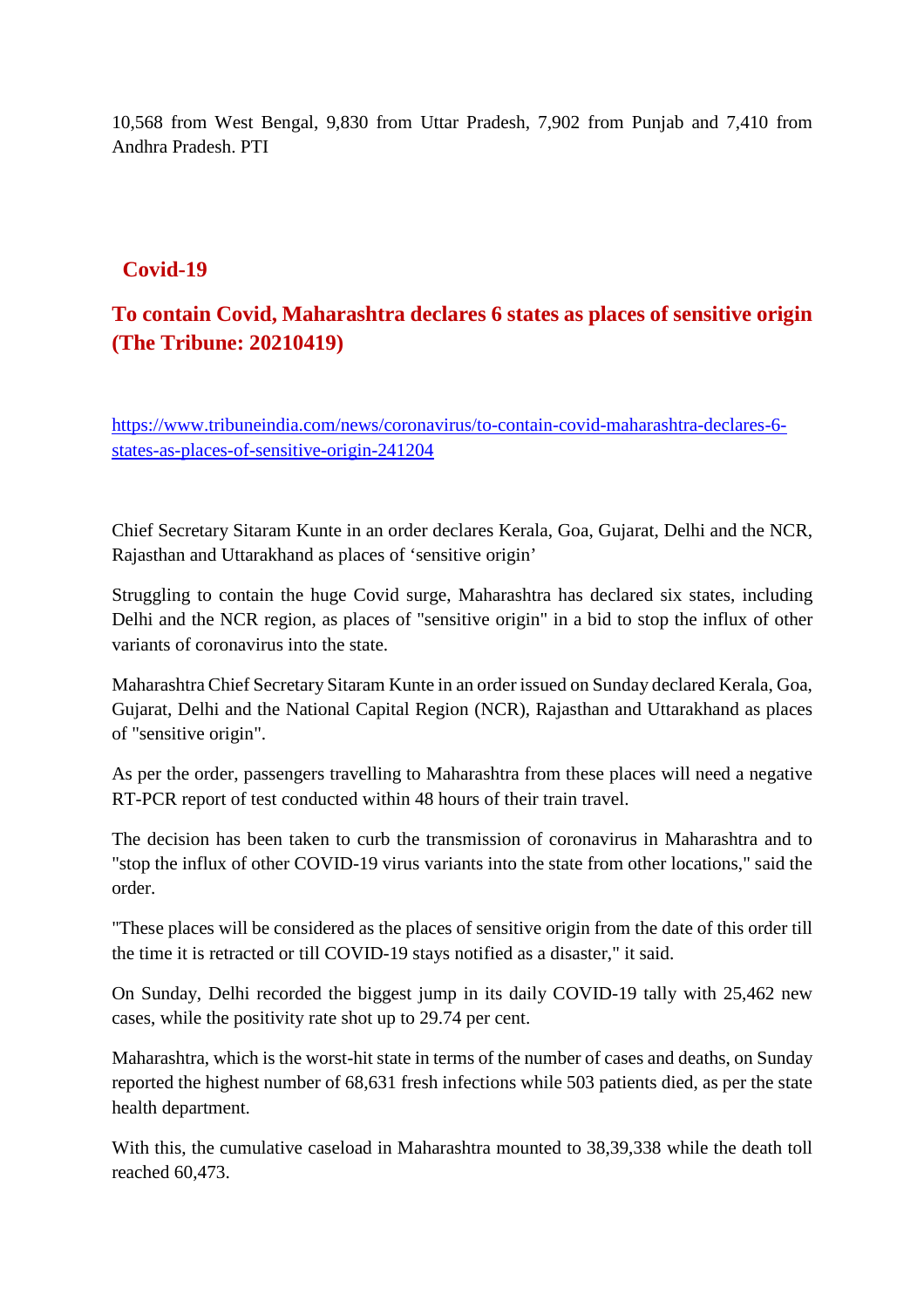The Maharashtra government also issued standard operating procedures (SOPs) for passengers from the six states of sensitive origin.

For passengers travelling in long-distance trains from these places, the railways shall share data of the trains that are scheduled to be running between these places and stations in Maharashtra with the local disaster management authorities, as per the SOPs.

The data of passengers will be shared with local disaster management authority each day, four hours before the departure from the origin of trains, the government said.

No unreserved tickets will be issued from these places to Maharashtra. The railways should ensure trains from the places of sensitive origin come to outer platforms where it is easier to conduct thermal screening (of passengers), the order said.

If the passengers are not carrying the RT-PCR negative report, they will have to undergo a rapid antigen test at the station, it added. PTI

# **DRDO**

# **DRDO to reopen facility for Covid patients in Delhi today (The Tribune: 20210419)**

https://www.tribuneindia.com/news/coronavirus/drdo-to-reopen-facility-for-covid-patientsin-delhi-today-240976

DRDO to reopen facility for Covid patients in Delhi today

Workers refill oxygen cylinders in Patna on Sunday. PTI

The Defence Research and Development Organisation (DRDO) has decided to reopen a medical facility near the Delhi airport to treat Covid-19 patients, officials said on Saturday.

They said the facility was expected to be made operational with 250 beds by Monday. Meanwhile, the armed forces have revisited the protocols for quarantining their own troops while the medical wings of the three forces have stepped up efforts to provide Covid-related facilities that can be used by the civilian authorities.

The protocols for quarantining have been revisited and all troops returning to their units after leave or temporary duty elsewhere will be required to undergo 14-day quarantine.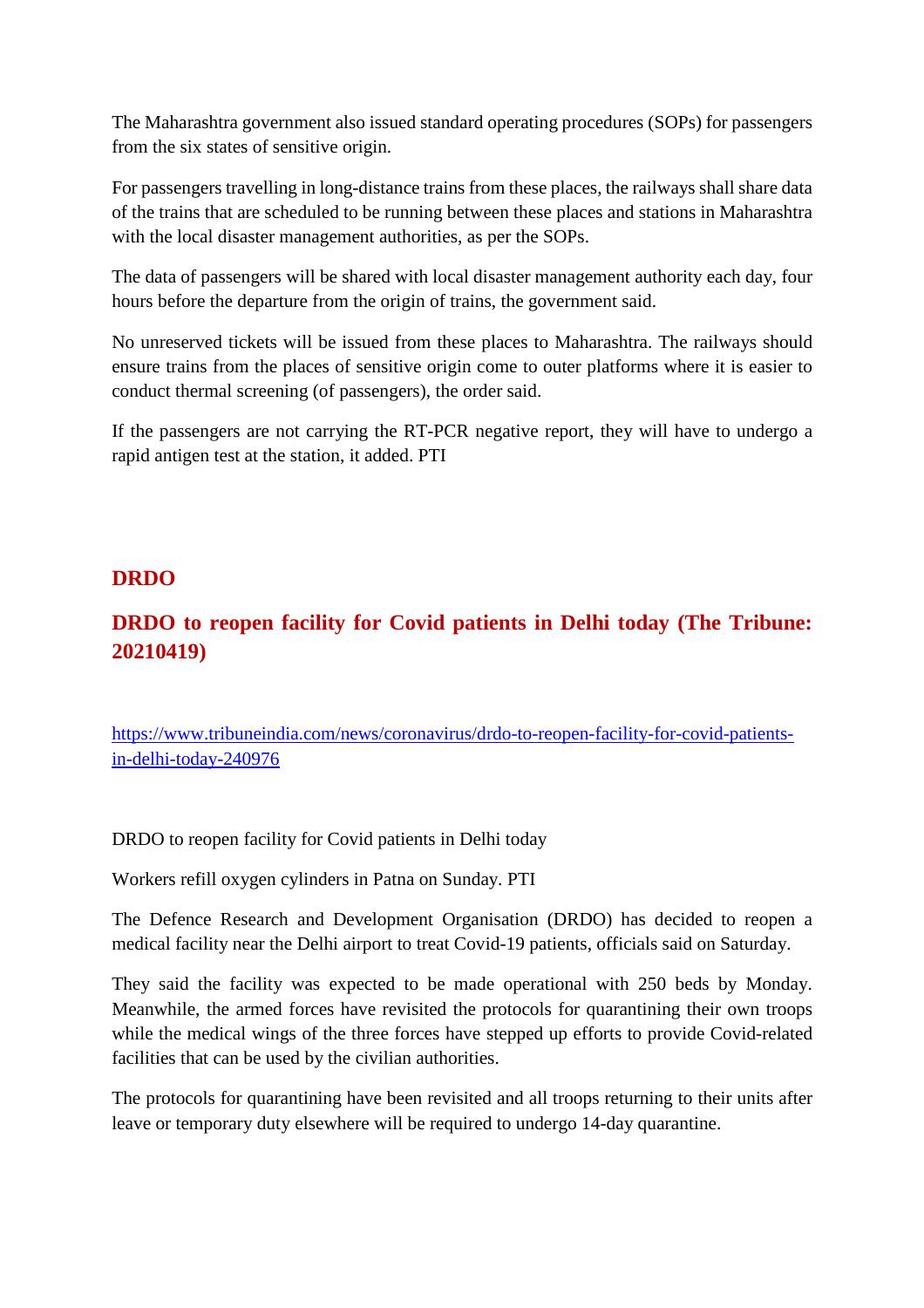The forces are doing hundreds of RT-PCR tests every day to determine the prevalence of the virus among their troops. Ex-servicemen are also being tested and being provided facilities.

Also, the three forces will once again be providing beds and facilities to civilians. The DRDO's facility will have 500 beds eventually. Doctors and equipment like oxygen will be provided by the armed forces.

The forces will open their facilities for civilians in certain states, including Maharashtra and Gujarat.

When the virus had spread in February last year, the forces had created quarantine facilities for people returning from abroad. Meanwhile, the vaccination drive has been stepped up in the three armed forces – with a collective strength of all more than 16 lakh. Everyone will be vaccinated, irrespective of age of the person.

Hundreds of RT-PCR tests every day

Doctors and equipment like oxygen will be provided by the armed forces.

The forces will open their facilities for civilians in certain states, including Maharashtra and Gujarat.

The DRDO;'s facility will start with 250 beds and will go up to 500 beds in the next few days.

The forces are doing a hundred RT-PCR tests every day to determine prevalence of the virus among their troops. Ex-servicemen are also being tested.

# **Coronavirus**

# **Coronavirus: Curfew in Delhi from tonight till next Monday morning (The Tribune: 20210419)**

https://www.tribuneindia.com/news/nation/coronavirus-curfew-in-delhi-from-tonight-tillnext-monday-mo Coronavirus rning-241224

Coronavirus: Curfew in Delhi from tonight till next Monday morning

Delhi government has decided to impose curfew from tonight till next Monday morning as Covid cases continue to surge.

Delhi on Sunday recorded the biggest jump in its daily COVID-19 tally with 25,462 fresh cases, while the positivity rate shot up to 29.74 per cent -- meaning almost every third sample being tested in the city is turning out to be positive.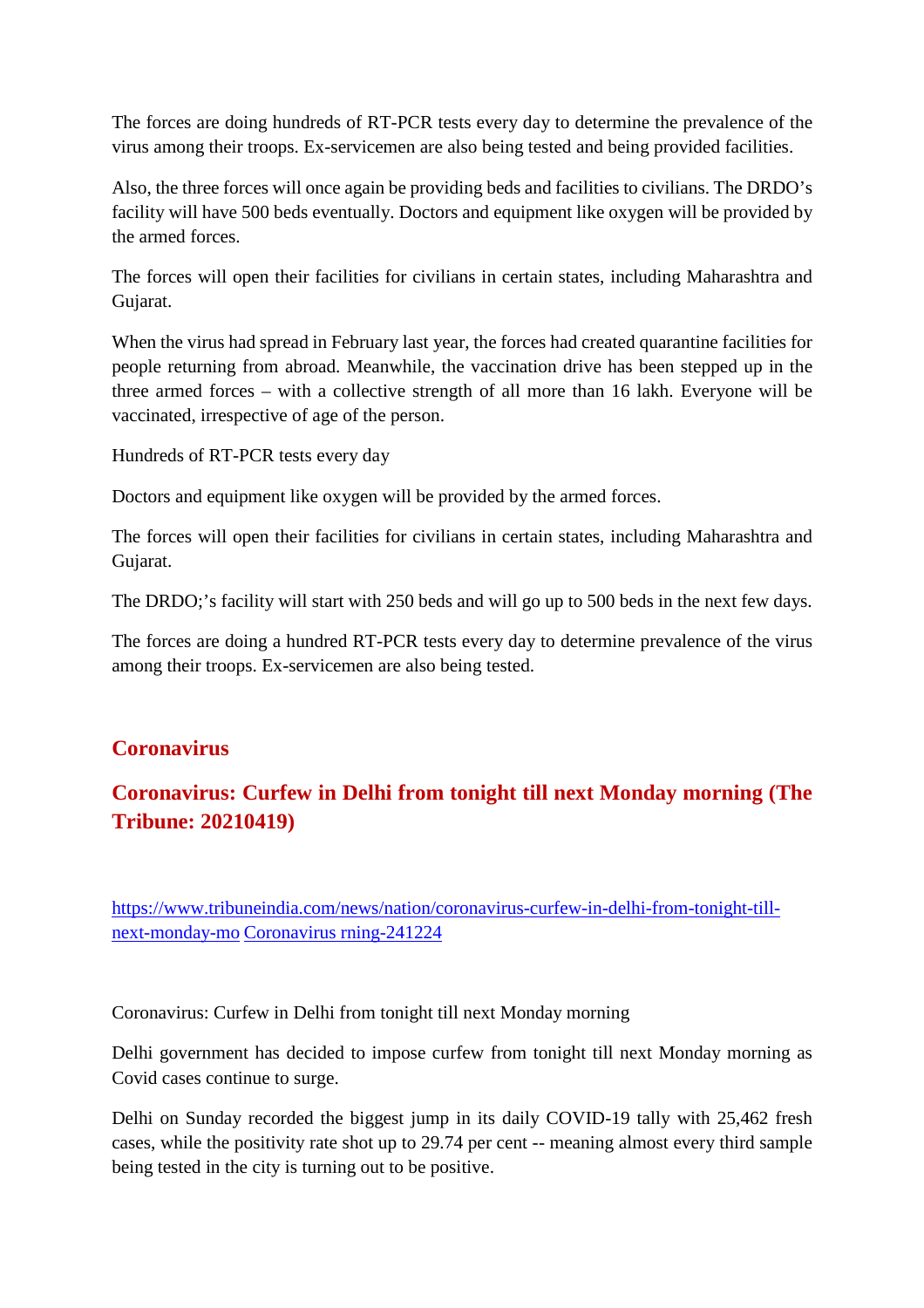Delivering more bad news in an unprecedented public health crisis sweeping not just Delhi but the entire nation, Chief Minister Arvind Kejriwal said less than 100 ICU beds are available in hospitals in the capital.

Authorities reported 161 deaths due to the disease in the last 24 hours. A day ago, 24,375 COVID-19 cases and 167 deaths were reported in the city.

# **Health Care Services**

# **CM issues urgent appeal for beds as 1 in 3 samples is +ve (Hindustan Times: 20210419)**

https://epaper.hindustantimes.com/Home/ArticleView

Ambulances carrying Covid-19 patients at a hospital in Gujarat's Rajkot on Sunday. ANI

Delhi on Sunday reported 25,462 Covid-19 cases, with about one in three samples testing positive, as chief minister Arvind Kejriwal made an urgent appeal to the Centre for more hospital beds to tackle the public health crisis, adding that the shortage of oxygen supply in the Capital was now an "emergency".

Delhi is the middle of its fourth Covid-19 wave, the worst to hit the national capital so far. On Sunday, the positivity rate was 29.74%, with 161 deaths being reported in the last 24 hours.

Fewer than 100 intensive care unit beds were available in the city of more than 20 million people, Kejriwal said, with widespread complaints about the lack of beds, oxygen cylinders and crucial drugs.

"The bigger worry is that in last 24 hours positivity rate has increased to around 30% from 24% ... The cases are rising very rapidly. The beds are filling fast," Kejriwal told a digital news briefing.

The test positivity rate  $-$  a ratio of the number of positive cases to total tests conducted, and a measure of the scale of an outbreak in the region – shot up from 0.59% over a month ago, to 29.74% on Sunday.

In a separate statement, the Delhi government said it informed the Centre about "the dire need of beds and oxygen" and beds were now being set up in schools.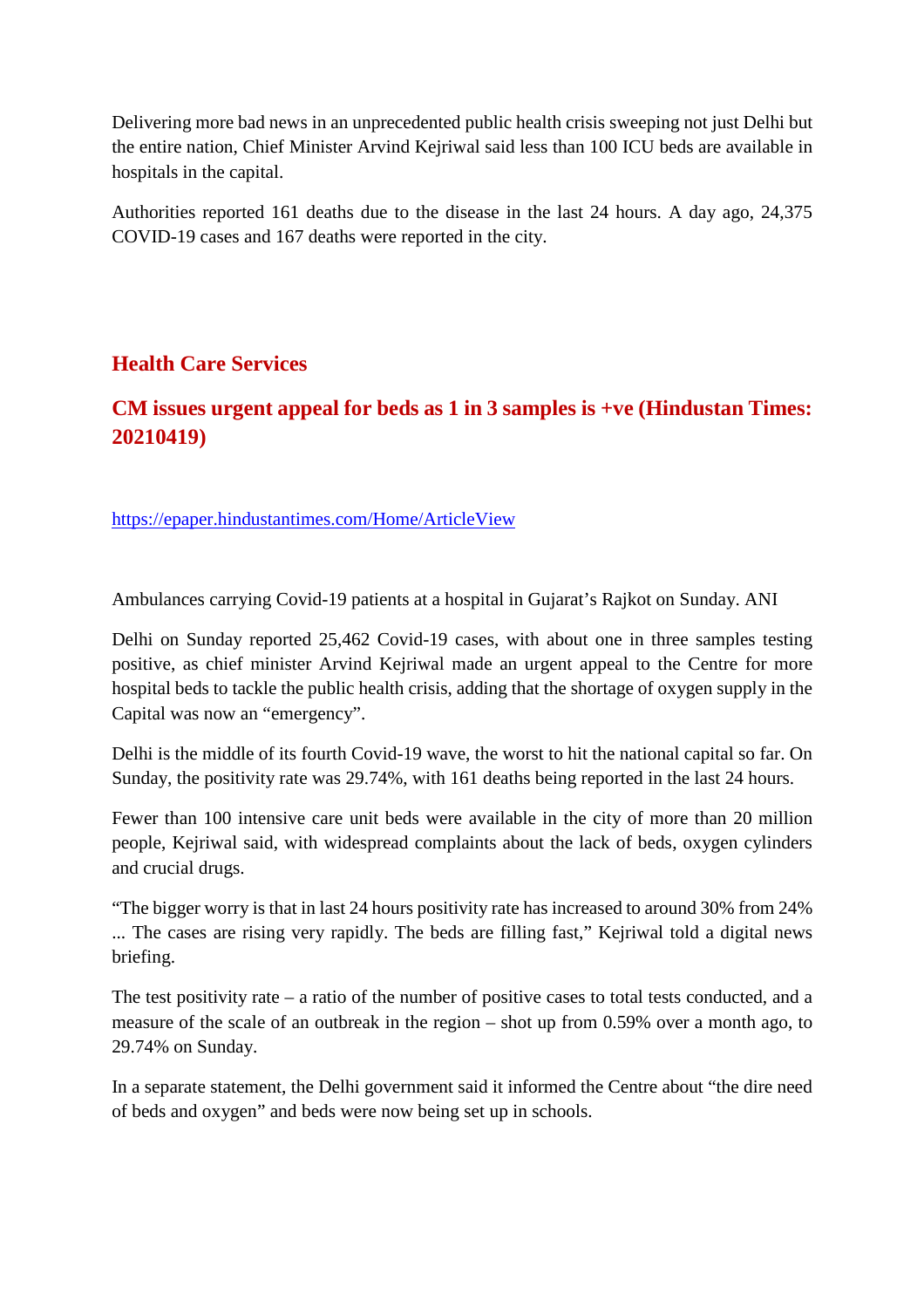Kejriwal said Delhi was facing an "acute shortage" of oxygen for Covid-19 patients and added that the quota of the city was diverted to other states. The remarks came hours after he wrote the letter to Prime Minister Narendra Modi.

"Del facing acute shortage of oxygen. In view of sharply increasing cases, Del needs much more than normal supply. Rather than increasing supply, our normal supply has been sharply reduced and Delhi's quota has been diverted to other states. OXYGEN HAS BECOME AN EMERGENCY IN DEL," the chief minister tweeted on Sunday evening. He also wrote a letter to Union commerce and industries minister Piyush Goyal in this regard.

The Union minister told ANI: "State governments should keep demand (for medical oxygen) under control. Demand-side management is as important as supply-side management. Containing Covid-19 spread is the responsibility of state governments and they should fulfil this responsibility."

Delhi, which has imposed a weekend curfew, is among the worst hit cities in India. The weekend curfew comes on top of 10pm-5am night curfew restrictions that are in place until April 30.

Chief minister Kejriwal and lieutenant governor Anil Baijal will hold a meeting with senior government officers on Monday over the Covid-19 situation in the national capital.

Nationwide, India reported 275,482 new cases on Sunday, taking the total number of cases past 15 million, second only to the US, which has reported more than 31 million infections. The country's deaths from Covid-19 rose by a 1,622to reach a total of 178,814.

At the briefing, Kejriwal said he urged Union home minister Amit Shah to increase the number of Covid-19 beds in central government hospitals and help with oxygen supply. "In the last 24 hours, Delhi recorded around 25,500 new cases, up from around 24,000 the previous day and 19,500 new cases the day before that," he said.

"Cases are increasing at a fast rate and Covid-19 beds are getting occupied across the city. People are getting admitted in hospitals at an unprecedented rate. There is a major crisis of ICU beds. There are less than 100 ICU beds left in Delhi. We are facing a major shortage of oxygen, too. Last night, a private hospital told us that they almost ran into a disaster situation with a major shortage of oxygen supply," the CM added.

"We are constantly in touch with the central government. We are getting a lot of help from them. We thank them for that. Yesterday (Saturday), I spoke with Union health minister Harsh Vardhan. He was informed about the situation. Today, I spoke to Union home minister Amit Shah over phone. I have told him that we need more beds. In Delhi, the central government hospitals collectively have around 10,000 beds, of which around 1,800 are currently reserved for Covid-19 patients. I have requested him (Shah) to reserve at least 7,000 beds for Covid-19. The situation in Delhi is deteriorating every second. I also requested that oxygen supply be provided to us immediately," said Kejriwal.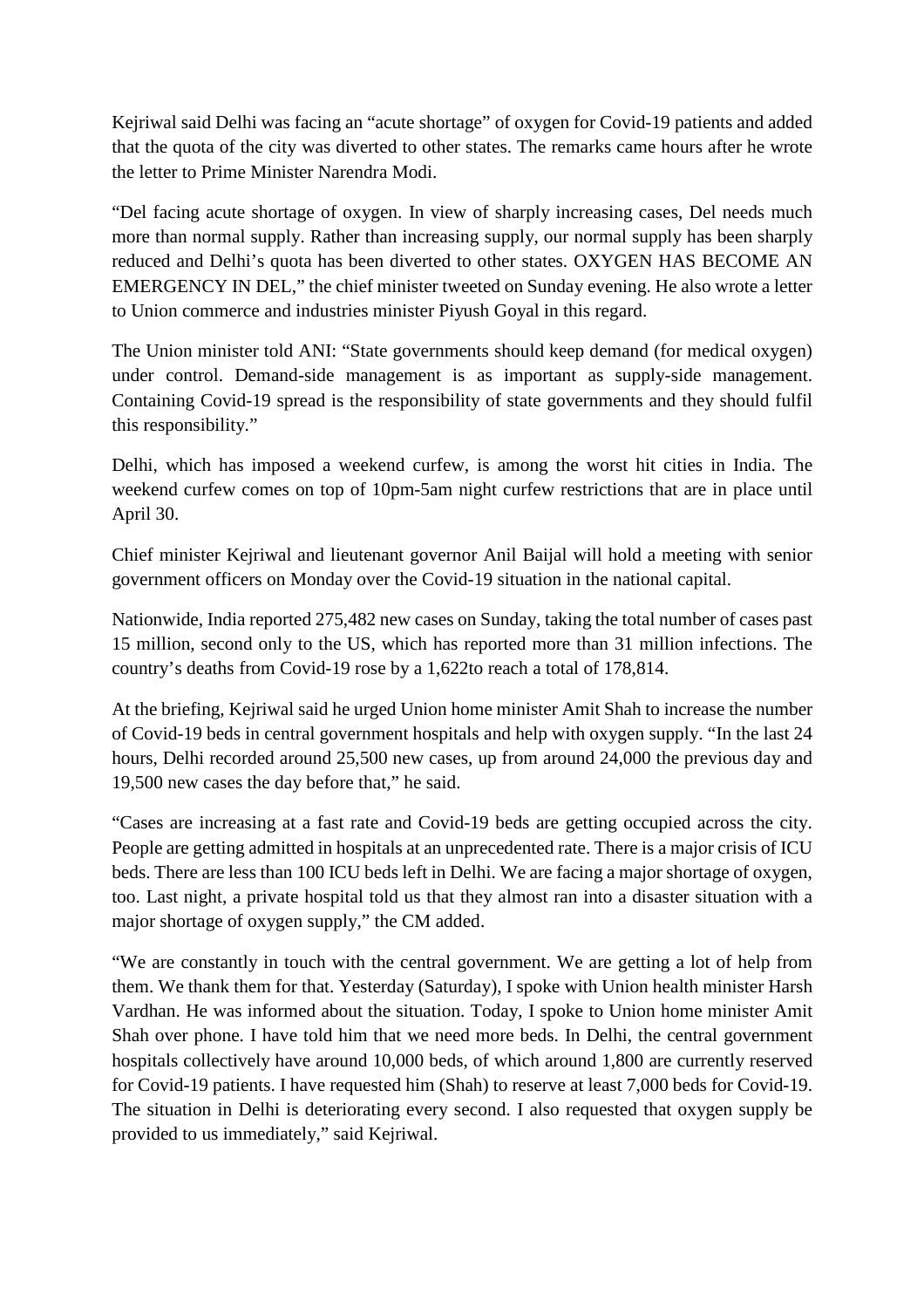He added that the Delhi government will be adding more than 6,000 additional Covid-19 beds with oxygen facilities in two-three days in locations that include health facilities set up at Yamuna Sports Complex, CWG village and premises of Radha Soami Satsang Beas. "We don't know how many ICU beds we will be able to increase in such a short time. There are limitations. But we have seen that most patients primarily need high-flow oxygen. So, we are arranging more high-flow oxygen systems so that more beds can be converted into oxygen beds," he said.

In his letter to the PM, Kejriwal wrote: "The Covid-19 situation in Delhi is extremely serious. There is a severe shortage of Covid-19 beds and oxygen supply. At our level we are doing everything that is possible. We need your help."

As per the Delhi health department, 25,462 Covid-19 cases and 161 deaths were reported in the last 24 hours, taking the total active cases in Delhi to 74,941. The total positive cases in the city now stand at 853,460,, including 766,398 recoveries and 12,121 deaths.

As many as 85,620 samples were tested for the virus, including 56,015 RT-PCR/CBNAAT/TrueNath tests and 29,605 rapid antigen tests.

In the last 24 hours, 67,448 beneficiaries were vaccinated against the coronavirus. Around 54,306 received the first dose, while 13,142 received the second dose.

# **Covid-19: What you need to know today (Hindustan Times: 20210419)**

#### https://epaper.hindustantimes.com/Home/ArticleView

Delhi recorded 24,375 new cases of the coronavirus disease (Covid-19) on Saturday at a positivity rate of 24.56%. No Indian city has registered more; actually no city anywhere in the world has, at least to this columnist's knowledge. Sure, Los Angeles saw 29,174 cases on December 26, in the worst phase of the US's debilitating third wave of the viral pandemic, but that was because of Christmas (it recorded no cases on December 25). Delhi, some may argue, isn't a city, but a city-state, and technically a Union Territory with a legislature. Still, it does have all characteristics of a large city — a predominantly urban population and 11 administrative districts that are tightly connected. It may be almost twice as large as New York, but it is marginally smaller than London. And right now, it is reeling under a fourth wave of Covid-19 — not just in terms of cases, but deaths too. On Saturday, it saw 167 deaths, the highest to date. Sunday's numbers are not in when this column is being written.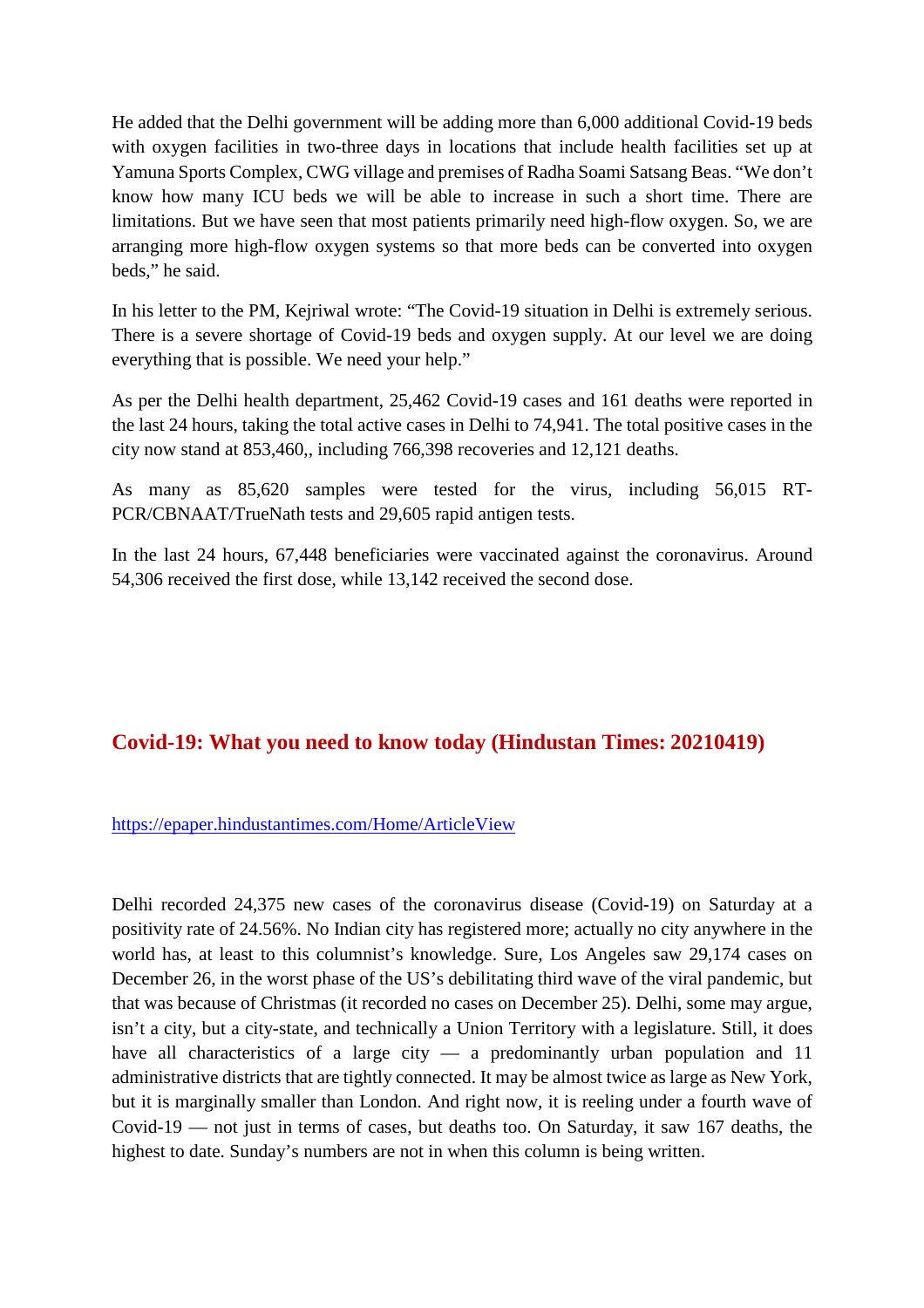How bad is the city-state's fourth wave? According to Jamie Mullick, the keeper of HT's Covid-19 dashboard (from back in the time when the numbers were not so easily available), Delhi's fourth wave is actually as bad as the city's previous three waves combined (in terms of peak case levels). The seven-day average of cases on Saturday was higher than the highest seven-day averages witnessed during the previous three peaks — taken together (see the tables accompanying this piece).

The numbers reflect that — in the seven days to Saturday, Delhi recorded 13.4% of the total (827,998) cases it has seen since the beginning of the pandemic.

The seven-day average of deaths presents a healthier (I know, unfortunate choice of words) picture. It was 104 on Saturday, still lower than the peak seven-day average seen during the last wave.

It makes little sense to dwell on what went wrong and how we got here. All the usual suspects — from complacence to apathy to misplaced priorities to a complete disregard for science and data — ave been at play. But how do we get out of here?

Hindustan Times (after the country's first, bitter experience with a 68-day-long lockdown) has maintained that comprehensive lockdowns are avoidable except in two cases. One, the health infrastructure of a city or a region is under threat of being overwhelmed, or already is, and a further rise in cases would result in (I apologise for the choice of words in advance but this isn't the time to sugar-coat things) people dying on the streets. Two, the city or region continues to see a huge increase in cases, with a high positivity level (a clear indicator that things could get worse). On Saturday, Delhi chief minister Arvind Kejriwal said at a press briefing that the city-state faces a shortage of oxygen, drugs, and ICU beds. Also on Saturday, Delhi's positivity rate touched 24.56% (which means one in four tests turned up positive). The seven-day average of the positivity rate (on Saturday) was 16.5% and rising fast. Delhi clearly needs a short sharp lockdown, one that includes curbs on inter-state movement of people (not goods) without good reason, perhaps even on trains and flights.

It can be argued that there will be an economic cost to all this, just as the local government likely reasoned a few weeks ago — a time when it made sense to impose some not-so-drastic restrictions — that there would be an economic cost to these, but the alternative is unimaginable. Indeed, Delhi, and India's management of the Covid-19 pandemic is a study in reactive management — we have always been a step behind the virus.

Delhi also needs to aggressively vaccinate people. A little over two million people have received one dose of a vaccine and around 440,000, both doses. That's around 12% of the citystate's population (more than many other cities and regions) that has some form of protection against severe infection and death (there's enough research to show that even one dose substantially enhances this protection). The question I would be asking, if I were in either the state or union government is simply this: how soon can we double this number? Because 25% protected against severe illness and death definitely sounds better.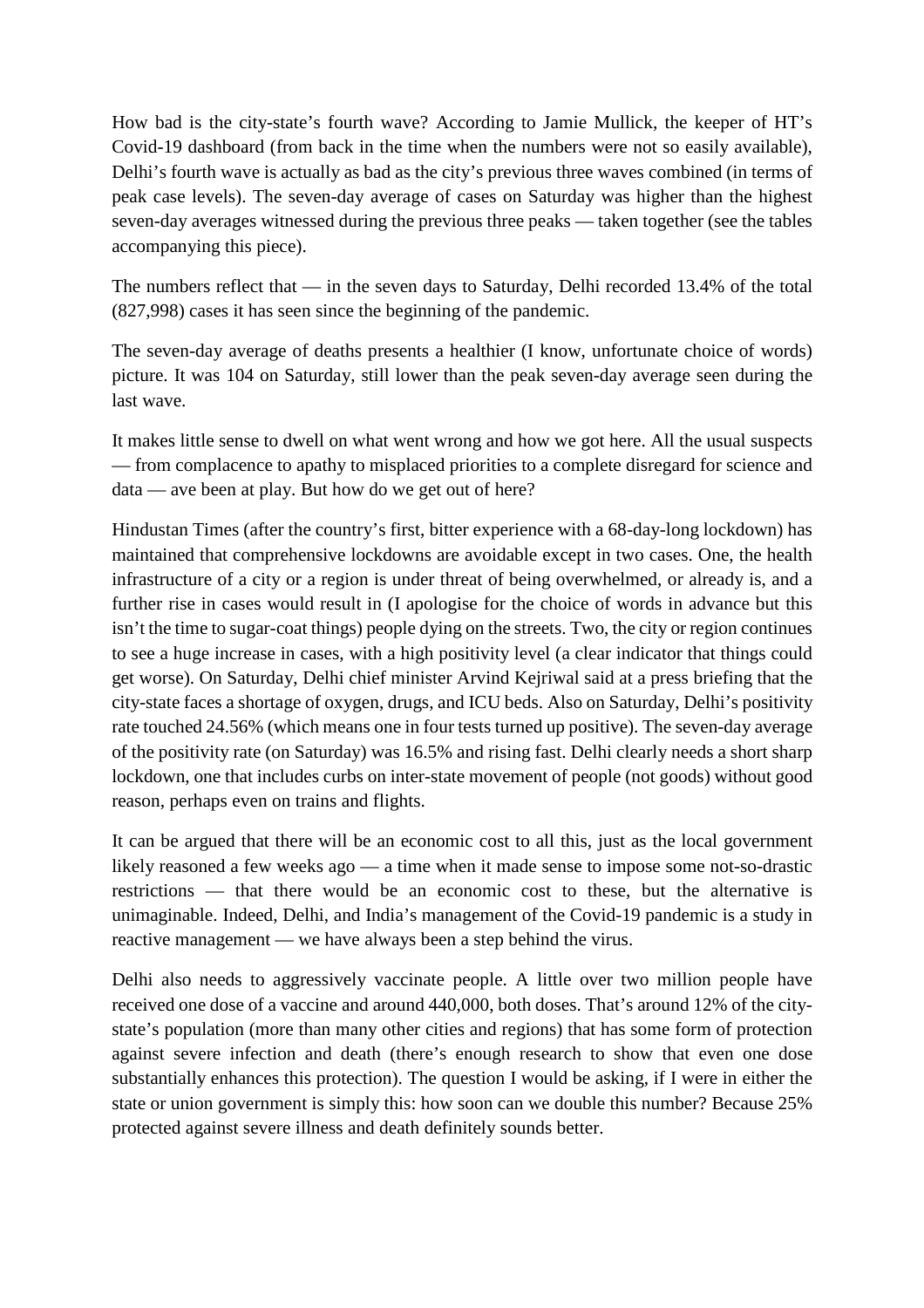#### **To bolster health system**

# **To bolster health system, city pvt hospitals to add 2,100 Covid beds (Hindustan Times: 20210419)**

https://epaper.hindustantimes.com/Home/ArticleView

The popular Karol Bagh market wore a deserted look during the weekend curfew on Sunday. SANCHIT KHANNA/HT PHOTO

he Delhi government on Sunday directed private hospitals and nursing homes that provide Covid patient care in the Capital to reserve at least 80% of their ward and ICU beds for Covid-19 patients. It also directed Delhi government-run Covid-19 hospitals to increase their bed capacities. The state government said the directives will increase the total Covid-19 ward beds by 3,875 and ICU beds by 1,126.

Delhi chief minister Arvind Kejriwal and deputy chief minister Manish Sisodia also inspected a few hospitals and Covid Care Centres where beds will be added in the coming days.

In the first order on Sunday, the Delhi government noted that all 115 private hospitals and nursing homes catering to Covid patients are running at full capacity. "It has been observed that occupancy of Covid ICU beds and Covid ward beds have almost reached 100% and 90% respectively in the 115 private hospitals providing Covid-19 related treatment. Therefore, to further augment the bed capacity for Covid-19 patients, all nursing homes and private hospitals providing Covid related tre

# **COVID-19 immunisation**

# **The Hindu Explains | Why are adverse events after COVID-19 immunisation of concern, and what do experts say? (The Hindu: 20210419)**

https://www.thehindu.com/sci-tech/health/the-hindu-explains-why-are-adverse-events-aftercovid-19-immunisation-of-concern-and-what-do-experts-say/article34347093.ece

Why are we discovering this only now? Does the vaccine prevent more harm than it may cause?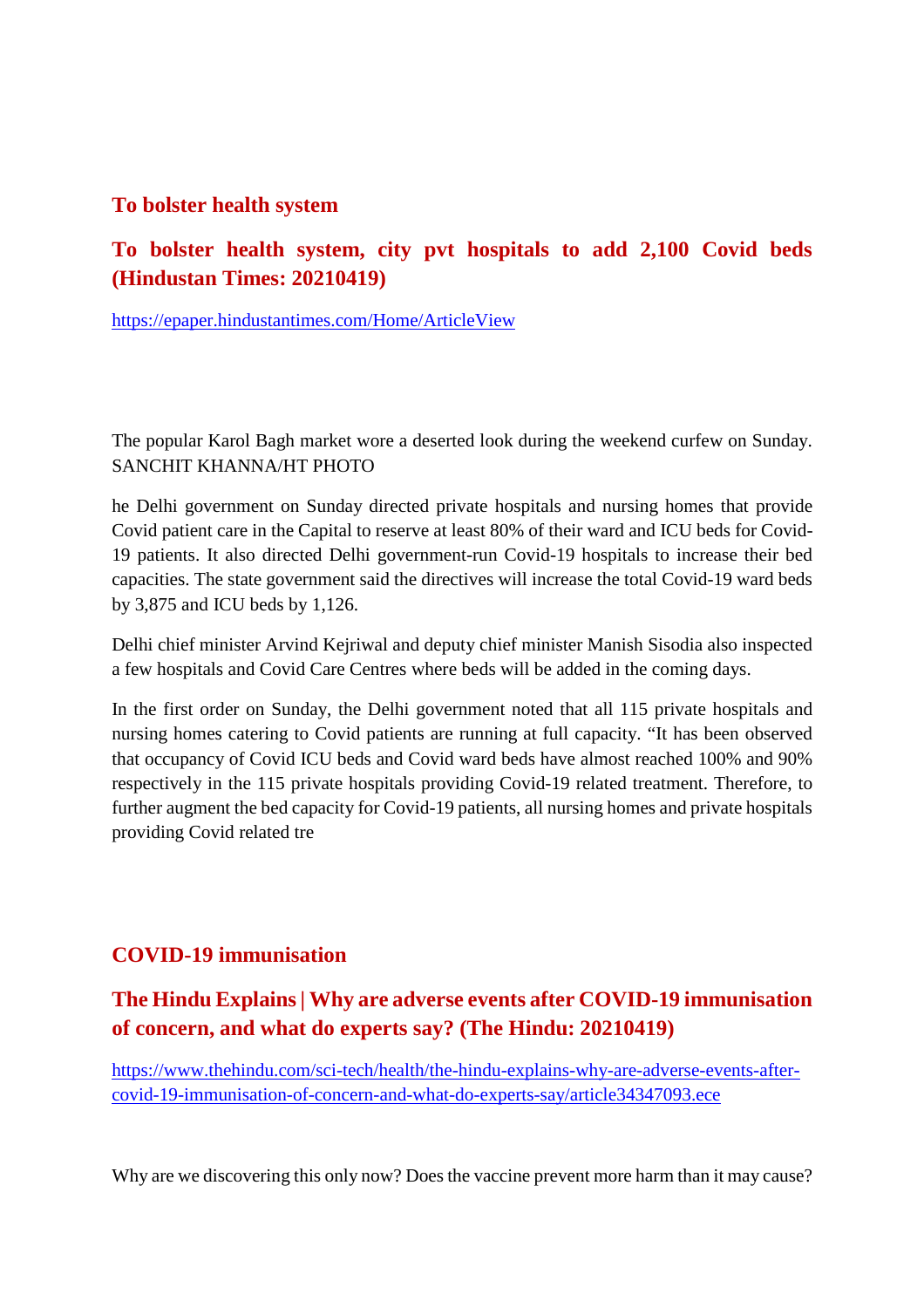The story so far: Reports of rare blood clots occurring after COVID-19 vaccination have led some countries to limit the usage of AstraZeneca's vaccine for certain categories of people, while other countries have paused the administration. More recently, the United States put the Johnson & Johnson vaccine on hold after reports of blood clots emerged.

### **Schizophrenia patients**

# **Any facilities in and around Delhi for care of schizophrenia patients, HC asks AAP Govt, AIIMS (The Hindu: 20210419)**

https://www.thehindu.com/news/cities/Delhi/any-facilities-in-and-around-delhi-for-care-ofschizophrenia-patients-hc-asks-aap-govt-aiims/article34349351.ece

The Delhi High Court has asked the AAP and the All India Institute of Medical Sciences (AIIMS) whether there are any facilities in and around the national

### **New Cases (The Asian Age: 20210419)**

http://onlineepaper.asianage.com/articledetailpage.aspx?id=15538178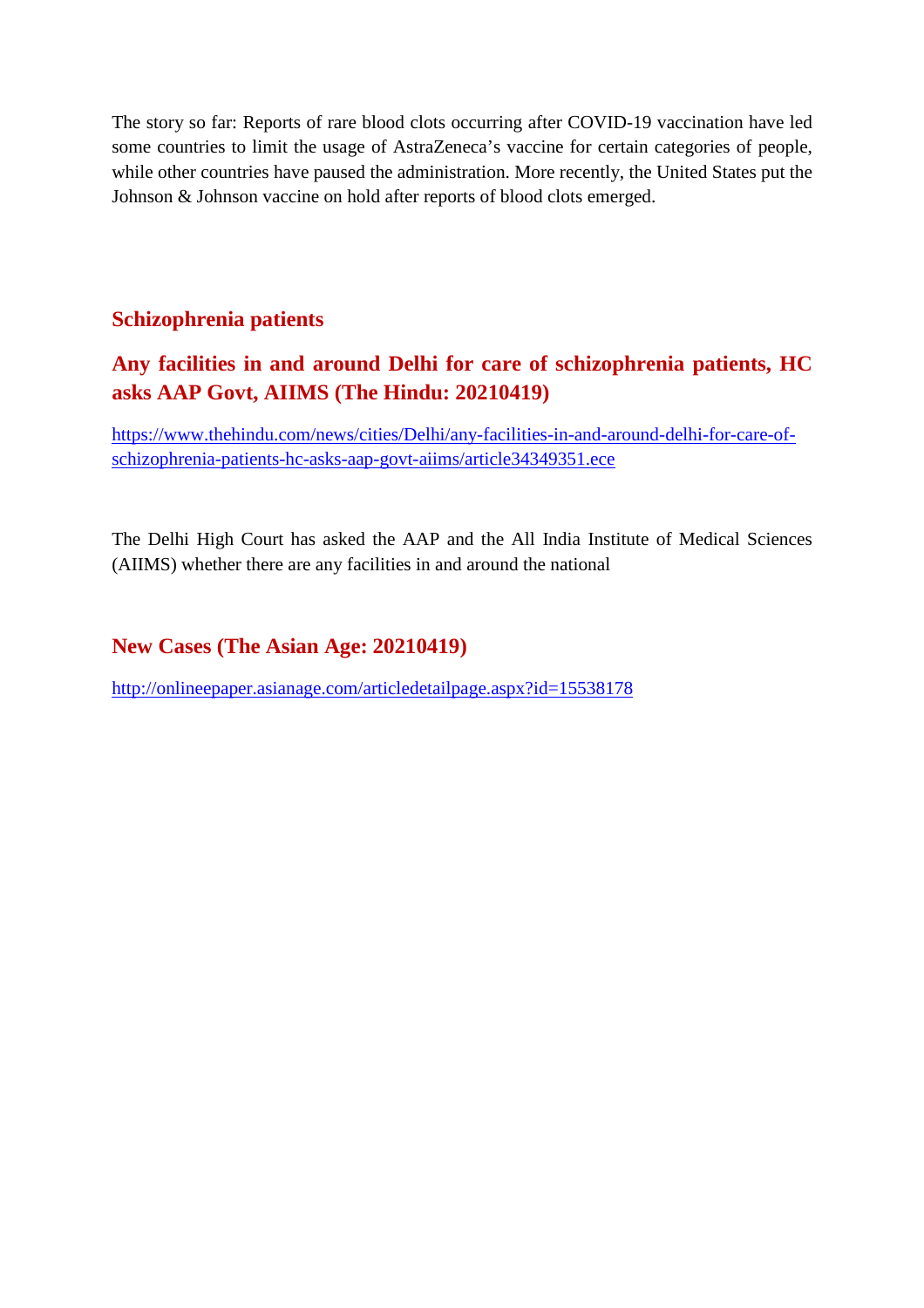# lacktriangleright 161 deaths, positivity rate 29.74%; almost every 3rd person undergoing test infected Delhi sees biggest daily jump with 25,462 Covid-19 cases

**AGE CORRESPONDENT** NEW DELHI, APRIL 18

Delhi on Sunday recorded the biggest jump in its<br>daily Covid-19 tally with<br>25,462 fresh cases, while  $25,462$  fresh cases, while<br>the positivity rate shot up<br>to  $29.74$  per cent — mean-<br>ing almost every third<br>sample being tested in the<br>city is turning out to be<br>positive.<br>Delivering more bad

news in an unprecedented<br>public health crisis sweeping not just Delhi but the entire nation, chief minis-<br>ter Arvind Kejriwal said<br>less than 100 ICU beds are available in hospitals in

the capital.<br>
Authorities reported 161<br>
deaths due to the disease

deaths due to the disease<br>in the last 24 hours. A day<br>ago, 24,375 Covid-19 cases<br>and 167 deaths were<br>reported in the city.<br>As the situation turned<br>serious every passing<br>hour, Keipriwal shot off let-<br>ters to Prime Minister<br> Commerce and Industries<br>Minister Piyush Goyal<br>urging them to ramp up<br>bed capacity in central government-run hospitals<br>and to ensure "uninter-<br>rupted" supply of medical

oxygen.<br>
"The Covid situation has<br>
become very serious in<br>
Delhi. There is a huge shortage of beds and oxygen. I request that at least<br>7,000 out of 10,000 beds in 7,000 out of 10,000 beas in<br>central government hospitals in Delhi be reserved<br>for Covid patients and<br>oxygen be immediately<br>provided in Delhi," he<br>wrote in the letter to PM Modi.

Noon.<br>Currently, only 1,800 of<br>10,000 central government<br>hospital beds are reserved<br>for Covid-19 patients, he<br>cid said.

said.<br>Kejriwal cited that less<br>than 100 ICU beds are



Delhi chief minister Arvind Kejriwal visits Covid care centre inside the CWG village in  $_{DTI}$ New Delhi on Sunday

# 14-day quarantine for residents of Delhi returning from Kumbh Mela

New Delhi, April 18: Delhi<br>residents who have visited the Kumbh Mela in<br>Haridwar or are planning<br>to do so will have to<br>undergo compulsory 14day home quarantine on their return and upload<br>their return and upload<br>their details on an official<br>website, the Delhi<br>Disaster Management Authority (DDMA) said in an order.

an order.<br>The ongoing Kumbh<br>Mela has been at the cen-<br>tre of controversy amid<br>fears that it could be a<br>superspreader event with<br>lakhs of devotees attending the event as the second  $\alpha$ f coronavirus wave

available in Delhi now and said he spoke to Union<br>Home Minister Amit Shah on Sunday morning and of stressed on the need of<br>beds for Covid patients.<br>During a press conference, he said the Delhi

**IT UTILE IT UTILE AS**<br>
surges uncontrollably,<br>
The order issued on<br>
Saturday said that those<br>
who visited Kumbh Mela<br>
the end of the religious<br>
the end of the religious<br>
congregation at Haridwar<br>
on April 30 will have to<br>

back to Delhi at the web-<br>sack to Delhi, "All residents of Delhi, who have visited or are<br>going to visit Kumbh 2021<br>at Haridwar, shall be required to compusority<br>home quarantine them-<br>home quarantine them-<br>selves for 14 da

government in the next 2-3 government in the next 2-3<br>days will come up with<br>6,000 beds with oxygen<br>facility at Yamuna Sports<br>Complex, Radha Soami<br>Satsang Beas premises<br>and schools. The Delhi<br>government also directed

**ATTIOTT TVICTA**<br>arrival to Delhi," said the<br>order issued by Vijay Dev,<br>the chief secretary and<br>three of DDMA.<br>If a person returning<br>from Haridwar Kumbh<br>from Haridwar Kumbh<br>and fails to upload his particulars<br>son the Delhi

by the district magistrates<br>concerned, the order said.<br>Violators of the DDMA<br>order will be liable to be<br>proceeded against under<br>the Disaster Management<br>Act 2005 and other legal<br>provisions, it added.  $-PTI$  the occupancy of ICU<br>beds and ward beds for<br>coronavirus patients in<br>115 private hospitals has<br>115 private hospitals has<br>reached "almost 100 per<br>respectively.<br>Facing "acute shortage" of<br>respectively.<br>Kejriwal said Delhi is<br>

In this setter to Goya, the<br>Delhi CM urged him to<br>ensure "uninterrupted"<br>supply of 700MT of oxy-<br>gen on daily basis and<br>restore supply of 140MT of<br>NXX<br>NXX,

INOX.<br>
A private hospital in the<br>
city closely missed a<br>
tragedy in the city<br>
Saturday night due to<br>
shortage of oxygen, he<br>
said in an online briefing Saud in an ontal<br>earlier on Sunday<br>Kejriwal on Sunday vis-<br>ited Yamuna Sports

ited Ya<br>Complex and and<br>Commonwealth Games<br>Village where additional<br>beds are being arranged

beas are being arranged<br>for patients.<br>The puty Chief Minister<br>Manish Sisodia, along<br>with Health Minister<br>prise visits to Satyawadi<br>Raja Harish Chandra<br>Raja Harish Chandra prise visits to Satyawad<br>Raja Harish Chandra<br>Hospital, Burari Hospital,<br>Radha Soami Satsang<br>Beas and a DRDO-run<br>facility to take stock of<br>medical infrastructure.<br>Sisodia said that 5,000<br>woodla said that 5,000

oxygen-supported beds are<br>being readied at Radha<br>Soami Satsang Beas. Of these, 500 oxygen beds will become<br>Tuesday. available

Tuesday.<br>On the second day of the<br>weekend curfew, most of<br>the shops in the city, bar-<br>ring those selling essential items, medicines, vegeta-<br>bles and fruits, remained<br>closed while roads wore a deserted look.

all nursing homes and prian nursing homes and private hospitals providing<br>Covid-19-related treat-<br>ment to reserve at least 80 per cent of their ICU and<br>ward bed capacity for<br>coronavirus patients.

According to the order.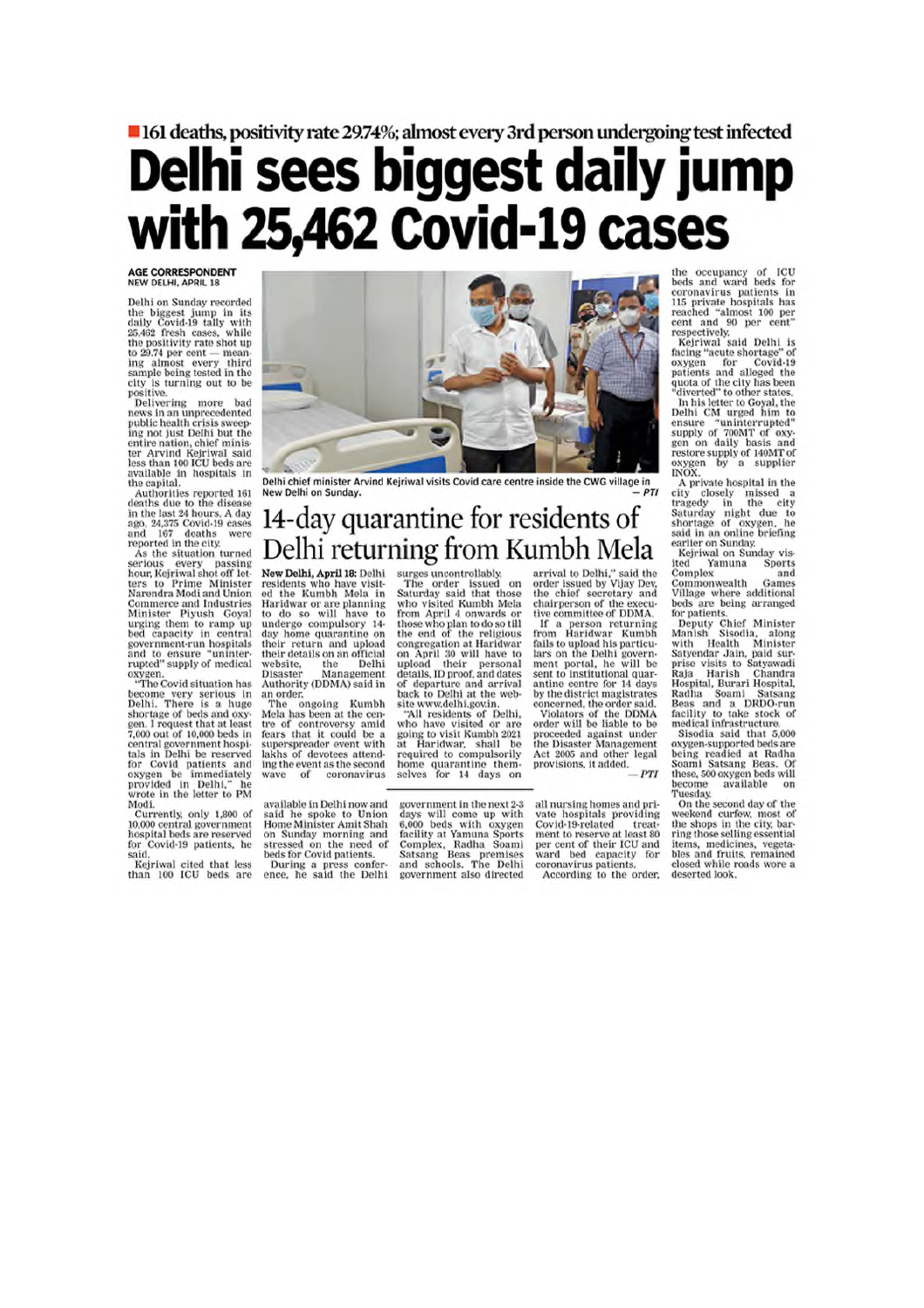#### **Govt Guidelines Covid Facility (The Asian Age: 20210419)**

http://onlineepaper.asianage.com/articledetailpage.aspx?id=15538179

# Govt guidelines advises to set up Covid facilities in gated residential complexes

#### **AGE CORRESPONDENT NEW DELHI, APRIL 18**

thi government<br>guidelines on Delhi The issued Sunday for gated residential complexes to set up<br>Covid facilities amid alarming surge in coronavirus cases.

The Directorate General of Health Services also issued guidelines for the resident welfare associaresident wentie associa-<br>tions (RWAs), residential<br>societies and non-governmental organisations (NGOs) in prevention and control of Covid-19 transmission in gated residential complexes.

It said the Covid care facility would be set up using the resources of the RWAs/residential societies/NGOs and would be a dedicated health facility for management of suspected, asymptomatic and pre-symptomatic or very mild cases residing in that particular residential facil-

ity.<br>"No intermixing of suspect and confirmed cases A DOCTOR residing within the gated complex or that provided by the NGO will facilitate daily medical examination of the admitted patients. Also, a caregiver designated by the RWA or the NGO shall be identified to provide care to the patients.

shall be allowed," it said in the order.

The guidelines said these facilities would not be<br>meant for elderly people,<br>children below 10 years, pregnant/lactating women, patients with comorbidities, adding that such patients should be admitted to the appropriate Covid Care Health Facility. The community living

in gated complexes may like to create small Covid Care Facility within the residential complex manresident in the age of  $RWA \s B \r B \r B \r B \r B \r B \r B \r B \r B \r C \r D$ <br>RWAs / Residential Societies or in collabora-<br>tion with an NGO. This may be more acceptable to the residents and will help

reduce the burden on existing facilities for managing suspect/presymptomatic/a symptomatic/very mild<br>cases of Covid-19," the guidelines said.

A doctor residing within the gated complex or that provided by the NGO will facilitate daily medical examination of the admitted patients. Also, a caregiver designated by the<br>RWA or the NGO shall be identified to provide care to the patients.

The guidelines said the Covid care facility would be a makeshift one and it may be set up in a community hall, centre, common utility area within the<br>premises of residential complexes or empty flats<br>that are isolated locationwise from the rest of the occupied dwelling.

The Covid care facility should have a separate entry/exit and a separate toilet for suspected and confirmed cases with proper cleaning and supplies. 'Entrance to have mandatory hand hygiene (sanitiser dispenser) and thermal screening provisions for<br>caregivers," it said, adding it said, adding that the beds shall be placed with spatial separation of at least 1 metre from one another:

"Adequate natural room ventilation shall be Putting ensured. up exhaust fans to vent out air from the facility (to open area) is desirable. For airconditioning/ventilation. the guidelines of CPWD<br>shall be followed which inter-alia emphasises that the temperature setting of all air conditioning devices should be in the range of 24-30 degrees Celsius, relative humidity should be in the range of 40-70%, intake of fresh air should be as much as possible and cross ventilation should be adequate, it added.

For cleaning and disinfection, the guidelines said that used linen, pillow covers, towels could be kept in disposable bags for 72 hours and then washed at the patient's home using commonly used detergents.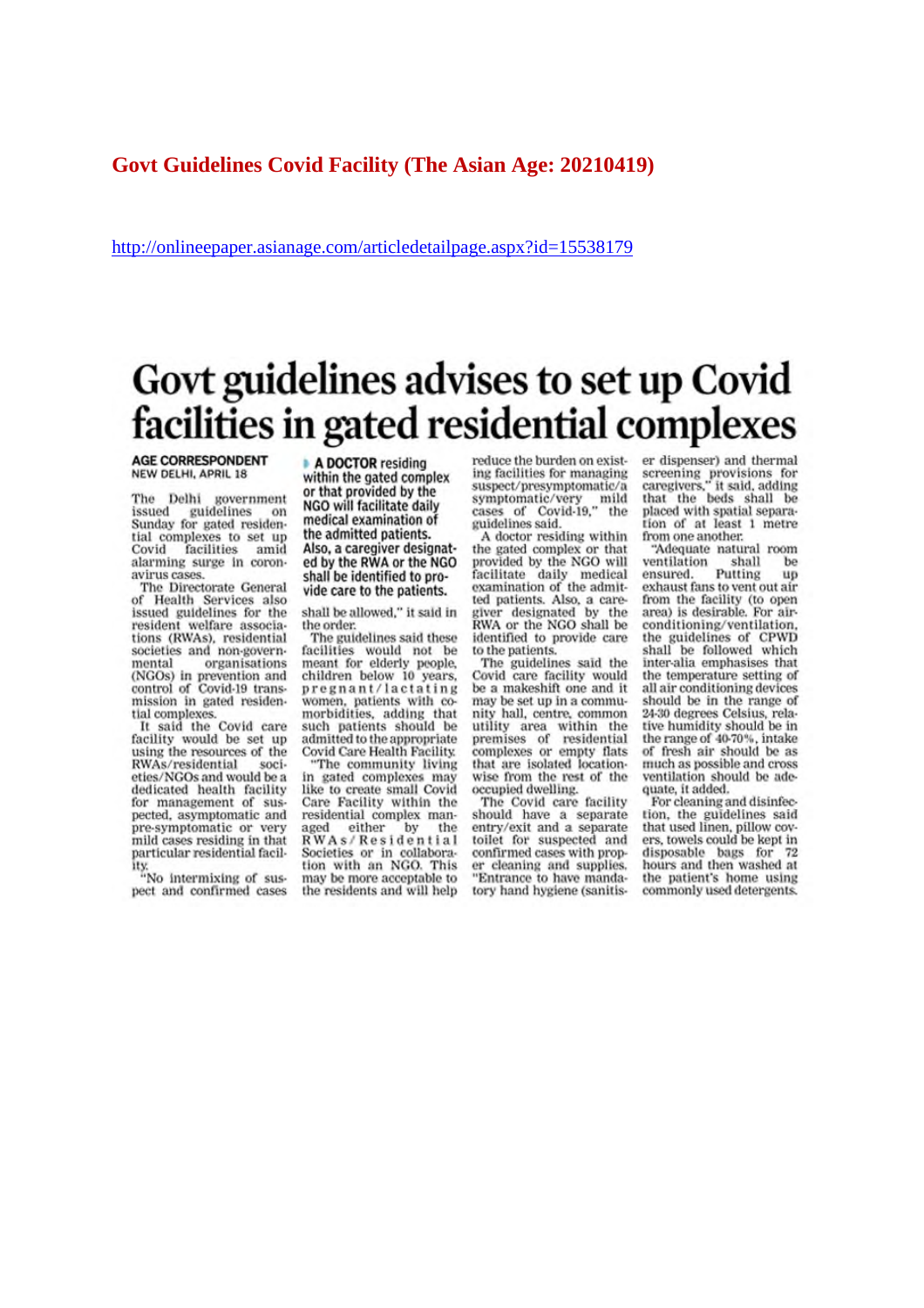# **Covid-2nd wave (The Asian Age: 20210419)**

http://onlineepaper.asianage.com/articledetailpage.aspx?id=15537208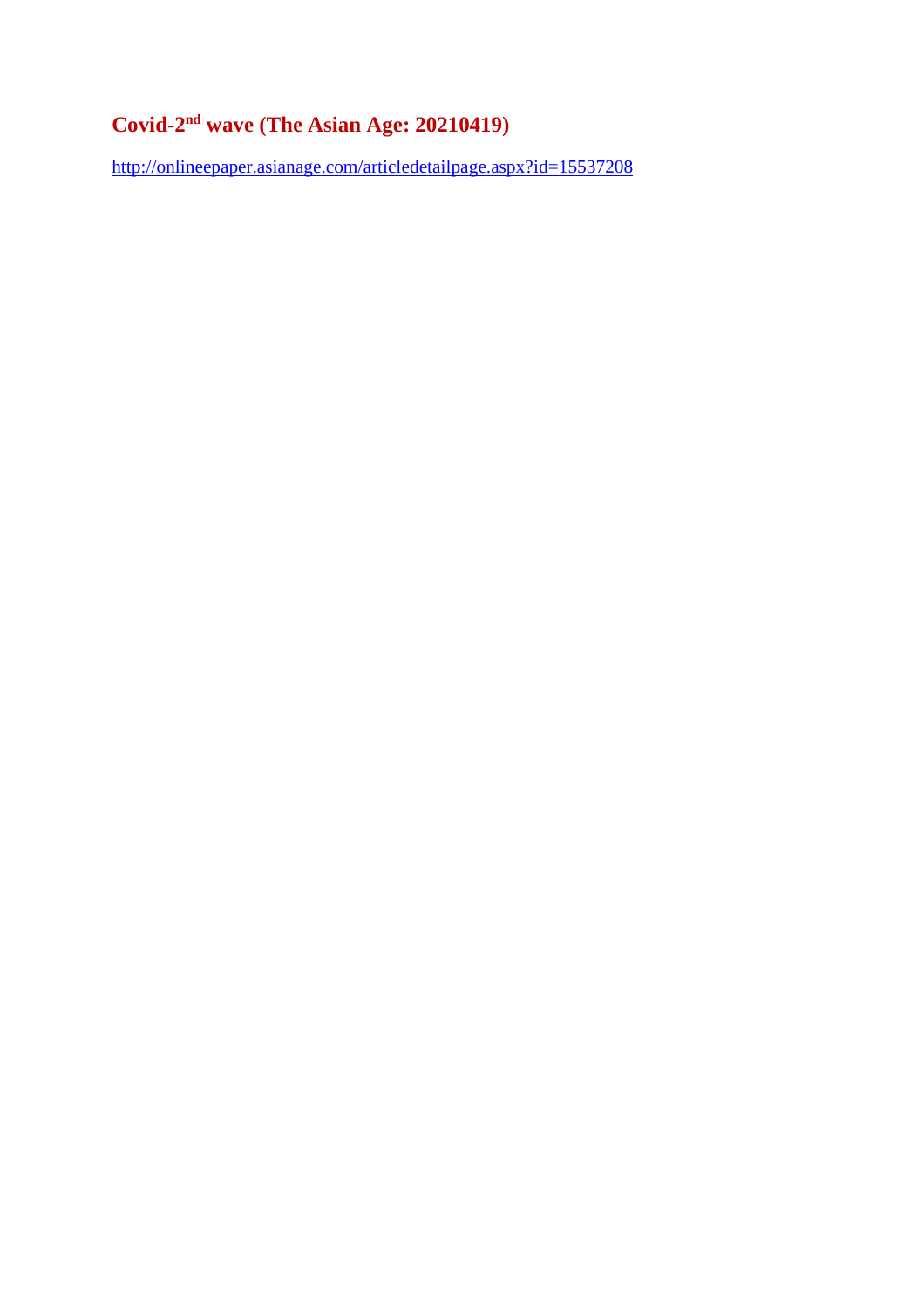# Vital shortages hit India amid Covid's 2nd wave

rime Minister Narendra Modi's call to the people concerned to use the entire national capacity in the production of vaccines against Covid-19 comes at a time when poor anticipation and planning coupled with a lackadaisical approach of the government he heads have started having a telling impact on the pandemic situation in the country. For more than a year, the world has been under the grip of the fear the micro-organism has unleashed, but the nation which the government and the Prime Minister have been tom-tomming as the pharmaceutical hub of the world is now facing a shortage of everything that the healthcare workers need to fight the virus and save lives - hospital beds, antiviral life-saving drugs, vaccine, oxygen, intensive care units and ventilators. This, despite the fact that the government has set up a dedicated fund – PM-Cares – to promote initiatives to fight the virus.

The nation has no idea whether the government was, like most people in India, thinking if the pandemic had vanished, given the very little effort it was seen to be taking to face an exigency like the one we are facing now. There was little or no extra investment made to augment healthcare infrastructure in the country in the

The government must invest in health infrastructure, ban gatherings and work with every institution, state or otherwise, to enforce Covid-appropriate behaviour

interregnum or to step up production capacities of the same materials, which we now face a shortage of. That the government has learnt little from the past is reflected from the fact that even the Bharatiya Mazdoor Sangh, the national trade union belonging to the Sangh Parivar to which Mr Modi's BJP belongs, has cautioned about the reverse migration of guest workers from the towns and cities to the villages, in anticipation of another nationwide lockdown. It is stating the obvious that the government did not show as much alacrity as the guest workers did about

planning for the future in the face of a pandemic attack.

It must not also go unsaid that the government had been busy plucking the low hanging fruits from the beginning of the corona fight. It started with the premature show of gratitude to the healthcare fraternity even before they started the real fight. Even the Indian Air force was dragged into the farce of showering flower petals on them from the skies when, on earth, they were fighting the virus with their back to the wall, with little availability of infrastructure and consumables. The government missed no chance to advertise the world's largest vaccination programme with little idea about the number of people it will have to vaccinate or the quantity of vaccine it would require or how to produce and distribute the same. Today, the vaccine manufacturers are running pillar to post seeking financial help to augment production capacity but the government does not seem to understand it at all; we heard no firm and immediate commitment from the government till now.

But it's not all lost as yet — the government must launch massive investment programmes in healthcare infrastructure, put its foot down firmly and ban all social, religious and political gatherings that can turn superspreaders, and work with every institution, state or otherwise, to enforce Covid-appropriate behaviour. Every rupee, every action and every moment count now.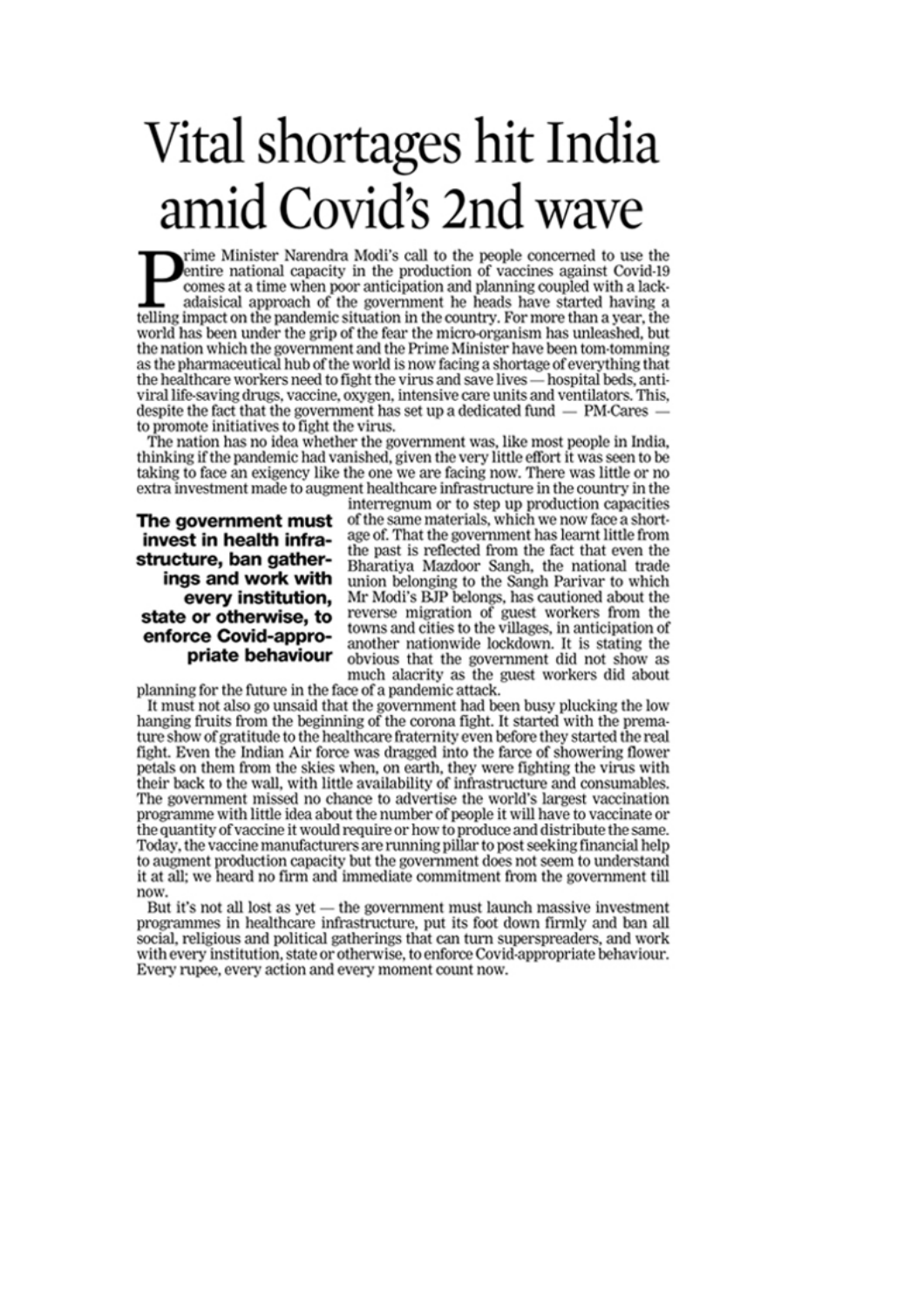# **Pregnancy (New Kerala: 20210419)**

https://www.newkerala.com/news/2021/53807.htm

Underweight, overweight women at recurrent pregnancy loss risk IANS | 9 hours ago London, April 18: Being underweight or overweight could significantly increase your risk of experiencing recurrent miscarriages, according to a study. The study, le-> View it-->

https://www.newkerala.com/news/2021/53807.htm

Covid vax 'less effective'(New Kerala: 20210419)

Covid vax 'less effective' in people with some blood cancer: Study IANS | 16 hours ago Jerusalem, April 18: The two-dose mRNA Covid-19 vaccine may be aless effective' in people undergoing treatment for certain types of blood cancers, researchers ha-> View it-->

https://www.newkerala.com/news/2021/53768.htm

#### **Dental health (New Kerala: 20210419)**

Study claims good dental health may help prevent heart infection from mouth bacteria ANI | 16 hours ago Washington, April 18: According to a new study, maintenance of good oral health is more important than the use of antibiotics in dental procedu-> View it-->

https://www.newkerala.com/news/2021/53742.htm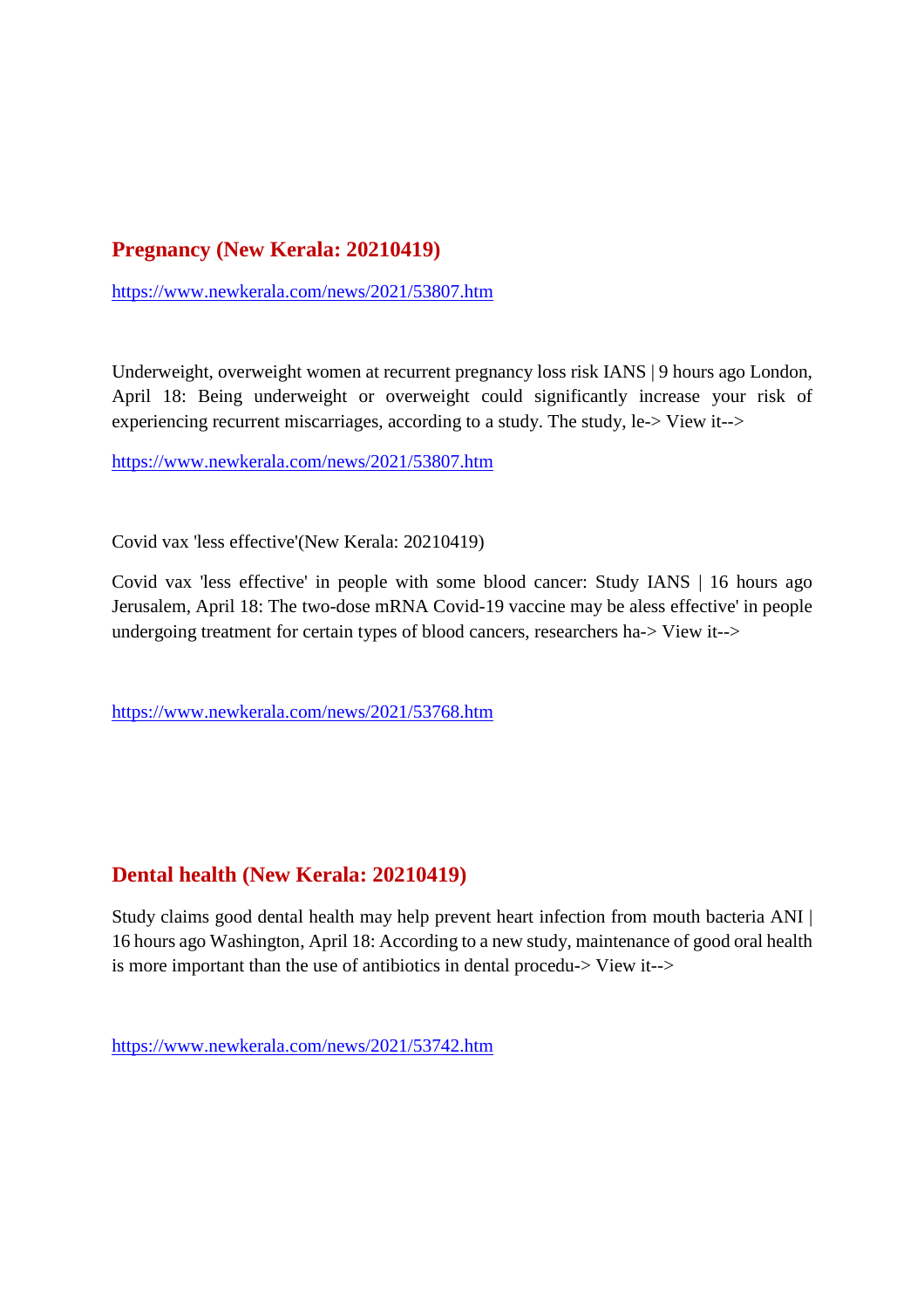#### **Vaccination (New Kerala: 20210419)**

Susceptibility to Covid high immediately after vaccination IANS | 17 hours ago New Delhi, April 18: The susceptibility to Covid infections appears to be particularly high immediately after vaccination either due to lower immunity or due to unsafe b-> View it-->

https://www.newkerala.com/news/2021/53713.htm

#### **Infection (Hindustan: 20210419)**

https://epaper.livehindustan.com/imageview\_772779\_120848662\_4\_1\_19-04- 2021\_0\_i\_1\_sf.html

● रिकॉर्ड 25462 नए मरीज मिले, 161 लोगों की मौत ● जांच कराने वाला हर तीसरा व्यक्ति संक्रमित मिल रहा

# ो की संक्रमण दर देश में सबसे तेज

#### नई दिल्ली | वरिष्ट संवाददाता

-<br>कोरोना के कहर से दिल्ली कराहने लगी<br>है। अस्पतालों में ऑक्सीजन-दवाओं की कमी के बीच संक्रमण दर 30 फीसदी तक पहुंच गई है। यानी जांच कराने वाला हर तीसरा व्यक्ति संक्रमित पाया जा रहा है। आंकड़े देखें तो अन्य राज्यों के मकाबले दिल्लीवाले सबसे तेज गति से संक्रमण की चपेट में आरहे हैं। मख्यमंत्री अरविंद केजरीवाल ने भी माना कि हालात बेहद खराब हो रहे हैं,तुरंत मदद की जरूरत है।<br>**रिकॉर्ड संक्रमण दर** : दिल्ली में

रविवार को 25,462 लोगों में संक्रमण<br>की पुष्टि हुई और 161 संक्रमितों की मौत हो गई। यहां 85 हजार से ज्यादा टेस्ट मात हा गई। यहाँ 85 हजार से ज्यादा देस्ट<br>के बावजूद रिकॉर्ड 29.74% लोग<br>संक्रमित मिले। चार दिन पहले यह दर<br>15.92% थी। देश के किसी भी राज्य में न्दर्भ का देश का नाम का नाम करने ।<br>इतनी तेजी से संक्रमण दर नहीं बढ़ी है।<br>**चिंताजनक क्यों:** यह तेजी इसलिए

चिंताजनक है क्योंकि एक हफ्ते से रात्रि । जताननका हे बचानि एक हेन्स समय तात्र<br>कर्फ्यू लागू है। भीड़भरे आयोजनों पर ना पूरत है। नाइकार आपान में पर<br>रोक है, इसके बावजूद मरीज मिलने की दर कम होने की बजाय तेजी से बढ रही



है। एक दिन पहले यह 20 फीसदी थी की कमी पडने लगी है। मुख्यमंत्री ने लेकिन अगले ही दिन इसमें छह फीसदी बताया कि सिर्फ 100 आईसीयू बेड ही की वृद्धि दर्ज की गई। सक्रिय मरीजों की ना कृष्ट परा ना परा सामन सामाना<br>संख्या 74,941 तक पहुंच जाने से<br>अस्पतालों में भीड़ बढ़ रही है, दवाओं

बचे हुए हैं और तेजी से यह भी भरते जा<br>रहे हैं। रविवार को लेडी हॉर्डिंग अस्पताल में 100 स्वास्थ्यकर्मी भी

संक्रमित हो गए। उधर, स्वस्थ होने वालों की दर में लगातार गिरावट आ रही है। रविवार को यह 90% से नीचे चली गई।

बढ़ेगा वीकेंड कर्फ्यू: सरकार वीकेंड कपर्य को अगले हफ्ते के लिए बढ़ाने की



204

दिल्ली में नमूने लेने में भी लैब को तीन<br>दिन का समय लग रहा है । इससे भी संक्रमण बढ रहा।

**ald 15** 

.<br>आपदा प्रबंधन प्राधिकरण की बैठक में दम पर मदर लग सकती है। संक्रमण दर 16 फीसदी पेज 09 > घरों में कैद रहे लोग पेज 02

लए 2,7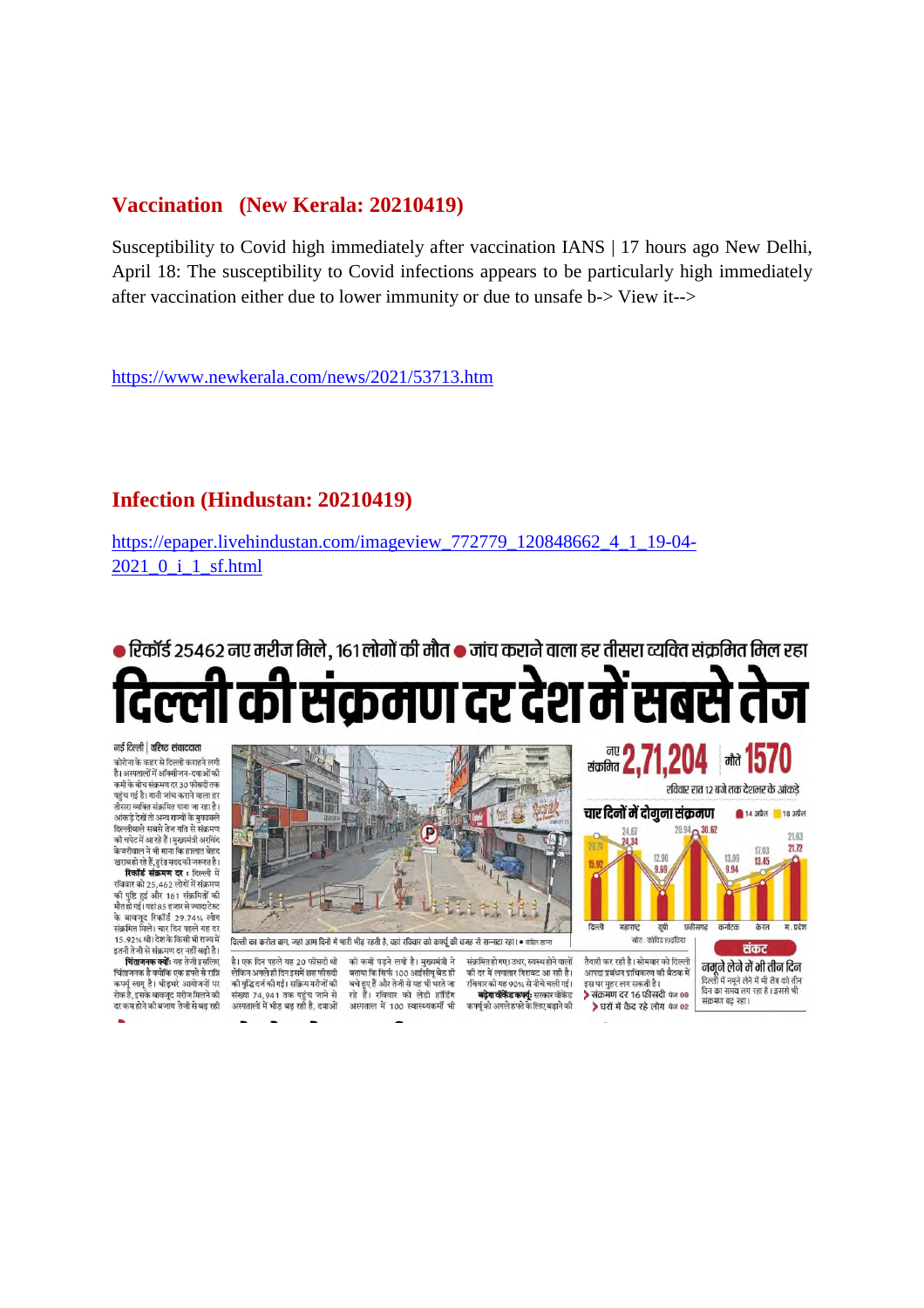# **Pregnancy (Hindustan: 20210419)**

https://epaper.livehindustan.com/imageview\_772781\_118958816\_4\_1\_19-04- 2021\_3\_i\_1\_sf.html



# **Health Care Services (Hindustan: 20210419)**

https://epaper.livehindustan.com/imageview\_772781\_121198372\_4\_1\_19-04- 2021\_3\_i\_1\_sf.html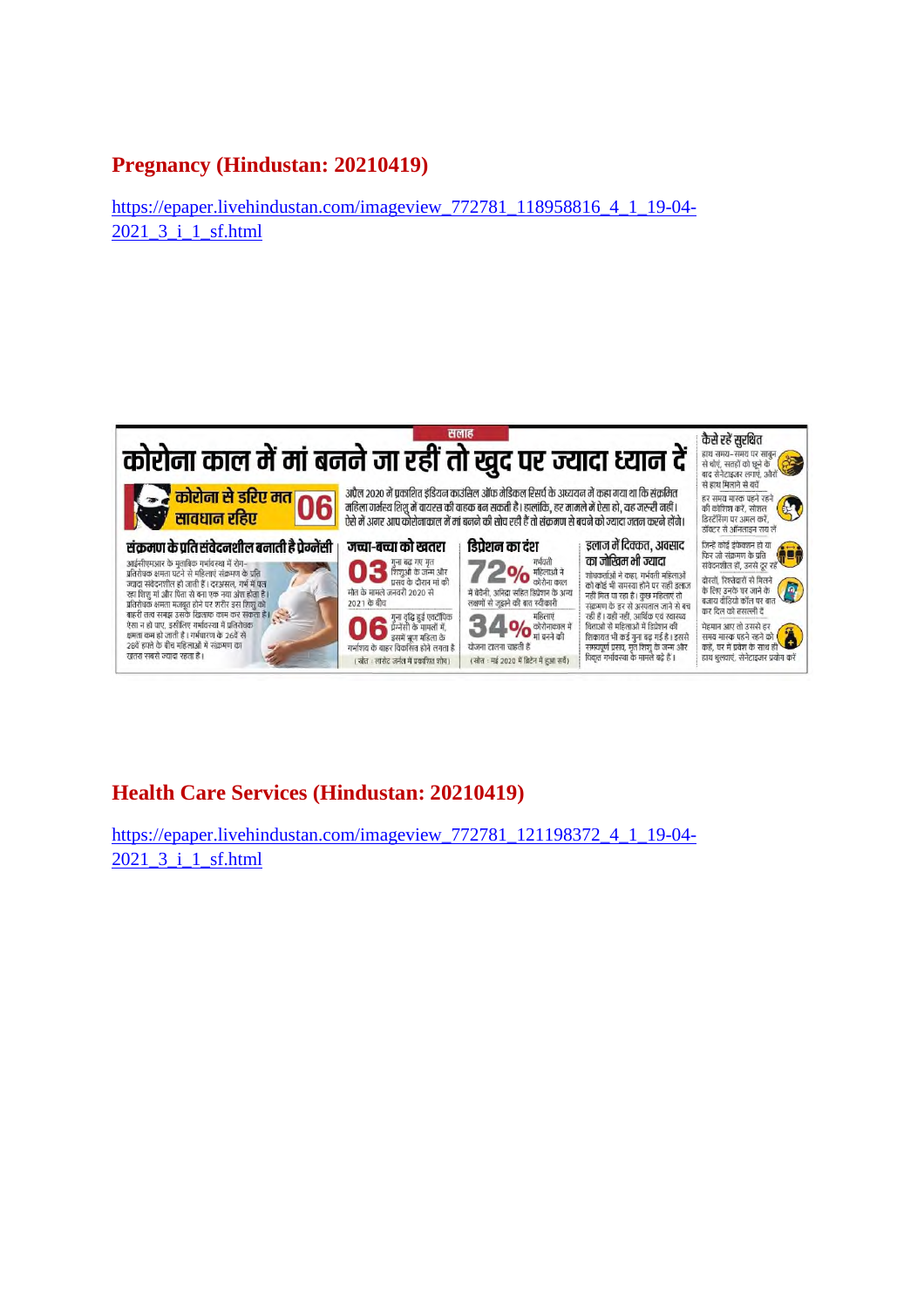दिल्ली में कोरोना की भयावह स्थिति के मद्देनजर मुख्यमंत्री अरविंद केजरीवाल ने प्रधानमंत्री को पत्र लिख कर मांगी सहायता

कोरोना बेड और ऑक्सीजन उपलब्ध कराए केंद्र

#### | अपील

#### नई दिल्ली | वरिष्ट संवाददाता

.<br>राजधानी में कोरोना संक्रमण की स्थिति गंभीर होते देख मुख्यमंत्री अरविंद केजरीवाल ने प्रधानमंत्री नरेंद्र मोदी को मन लिखकर मदद की अपील की है।<br>उन्होंने पत्र में लिखा है कि दिल्ली में उन्होंने के लिख हैं।<br>लगभग सभी आईसीयू बेड भर चुके हैं।<br>दिल्ली में तत्काल कोरोना बेड बढाए जाएं। कोविड मरीजों के चलते जो ऑक्सीजन की मांग बढ़ी है उसकी आपूर्ति सुनिश्चित की जाए।

.<br>केजरीवाल ने पत्र में लिखा है कि दिल्ली में केंद्र सरकार के अस्पतालों में .<br>10 हजार बेड उपलब्ध हैं। वर्तमान में<br>केंद्र सरकार के अस्पतालों में 1800 कोरोना बेड हैं। मगर कोरोना के मौजूदा हालात को देखते हुए इसे बढ़ाकर -<br>7000 बेड करने की जरूरत है। उन्होंने<br>कहा है कि दिल्ली में ऑक्सीजन की भी भारी कमी है। उसकी आपूर्ति भी सुनिश्चित की जाए।

.<br>केजरीवाल ने कहा है कि इसकी जानकारी केंद्रीय स्वास्थ्य मंत्री डॉ. हर्षवर्धन को शनिवार को ही दे दी है। उन्होंने कहा कि डीआरडीओ भी दिल्ली में 500 बेड का कोविड अस्पताल चला रहा है, जिसे एक हजार करने की जरूरत है। अंत में उन्होंने प्रधानमंत्री को लिखा है कि अभी तक कोरोना महामारी में केंद्र से हमें हमेशा सहयोग मिला है।



कॉमन वेल्थ गेम्स परिसर में रविवार को बेड और अन्य इंतजामों का जायजा लेते मुख्यमंत्री अरविंद केजरीवाल। • एजेंसी

.<br>ली में बढ़ते कोरोना संक्रमण को

देखते हुए मुख्यमंत्री अरविंद<br>केजरीवालनेतीनों निगमों के महापौर

और निगमायुक्त के साथ बैठक की।

उन्होंने कहा कि हमें इस समय मिलकर

काम करना होगा। तीनों निगम अपने

अस्पतालों में ज्यादा से ज्यादा कोविड

बेड बढाएं। उसके लिए जो भी जरूरत

होगी दिल्ली सरकार मदद उपलब्ध

कराएगी। उन्होंने कहा कि दिल्ली में

तीनों सरकार (केंद्र, दिल्ली और

#### ८०% बेड कोरोना मरीजों के लिए आरक्षित

दिल्ली सरकार ने नर्सिंग होम और निजी अस्पतालों को कोविड के न्नराजी के लिए 80 फीसदी बैंड<br>मरीजों के लिए 80 फीसदी बैंड<br>आरक्षित करने का आदेश दिया है । IJUU जारावारी के देश की आपसी प्रकार<br>इसे तत्काल प्रभाव से लागू करने<br>को कहा गया है। कोरोना मरीजों<br>का डेटा प्रबंधन पोर्टल पर जारी 115 करने को कहा गया है। आदेश में .<br>कहा गया कि दिल्ली के 115 कहा गया।के ख़िल्ला के गाउँ<br>निजी अस्पतालों में लगभग सभी निजी अस्पतालों को आईसीयू बेड भर गए हैं । करीब<br>90% वार्ड बेड भी भर चुके हैं । कोविड मरीजों के निए 80 फीसदी बेड<br>आरक्षित करने होंगे। ऐसे में कोविड का इलाज करने वाले दिल्ली के सभी नर्सिंग होम व यहां कोविड मरीजों ११५ मिली अस्पतालों को ८० % का इलाज हो रहा है ब्रेड आरक्षित करने होंगे।

.<br>बेड राष्ट्रमंडल खेल गांव, च्छना स्पोट्स कॉप्लेक्स<br>यमुना स्पोट्स कॉप्लेक्स<br>और राउज ऐवेन्यू स्थित कोरोना अस्पताल<br>बना : दिल्ली के दीन दशाल उपाध्याय अस्पताल को सरकार ने पुरी तरह कोरोना अस्पताल घोषित कर दिया है। अब तक यहां अन्य बीमारियों से पीडित मरीजों का भी इलाज किया जा रहा **9TT** 

#### तीनों सरकार मिलकर काम करेंगी तभी जीतेंगे : सीएम नई दिल्ली | वरिष्ट संवाददाता

मामले बढ़े तो बेड की कमी हो जाएगी अरविंद केजरीवाल ने कहा कि अस्पतालों में बेड सीमित हैं। अगर इसी तरह मामले बढ़ते रहे तो ब्रेड की भी कमी पड़ेगी। हमारे सामने जो स्थिति है. उसमें - गानने कही रामस्या बैड की है । आने वाले दिनों में संसाधनों की भी कभी पड़ेगी ।<br>कब तक केस बढ़ेंगे पता नहीं है । अगर केस दो-चार दिनों में कम होने लगे तो रिशति नियंत्रण में आ जाएगी। लेकिन, अगर केस ज्यादा दिनों तक बढ़ते रहे और .<br>बेड और ऑक्सीजन की कमी पड़ गई, तो बहुत की कठिन परिस्थिति बनेगी।

निगम) मिलकर काम करेंगे. तभी कोरोना के खिलाफ जंग जीत पाएंगे। बैठक में अरविंद केजरीवाल ने कहा कि तीनों निगम ज्यादा से ज्यादा

अपने मेडिकल इंफ़ास्ट्रक्चर और कर्मचारी देंगे. तो दिल्ली सरकार जनता की सेवा में इसका सही इस्तेमाल कर सकती है। वर्तमान में दिल्ली की स्थिति

को संभालने के लिए हमें मिलकर काम करना होगा। उन्होंने कहा कि केंद्र ......<br>सरकार से हमने डोर दू डोर कोविड

टीकाकरण की भी अनुमति मांगी है।<br>-<br>केजरीवाल ने कहा कि दिल्ली में वर्तमान में बहुत तेजी से कोरोना के .<br>मामले बढ़ रहे हैं। मार्च के मध्य तक दिल्ली में 100 से 150 केस आ रहे थे।<br>अब यह 24 हजार से अधिक पहुंच गई है। इतने केस पर कोई भी स्वास्थ्य -<br>व्यवस्था कब तक टिकी रह सकती है। बैठक में सिसोदिया और सत्येंद्र जैन भी मौजूद रहे।

#### Pandemic (Hindustan: 20210419)

उम्मीद करता हूं कि मौजूदा हालात में

-<br>इन जरूरतों पर भी आप मदद जरूर<br>करेंगे। उन्होंने कहा दिल्ली में तेजी से

संक्रमण बढ़ रहा है। दिल्ली में बीते 24

घंटे में कोरोना संक्रमण की दर 24

फीसदी से बढ़कर 30 फीसदी तक

पहुंच गई है। यह बेहद चिंताजनक है।

उन्होंने कहा कि दिल्ली में अब 100 से

भी आईसीयू बेड बचे हैं। एक निजी

अस्पताल में ऑक्सीजन की कमी के

चलते बढी त्रासदी होने से बच गई। मगर

पेसे हालात रहे थे, स्थिति बिगड़

जाएगी। हालांकि हमारी कोशिश है कि

हम ज्यादा से ज्यादा ऑक्सीजन बेड

बढ़ाएं। केंद्र से भी यही उम्मीद करते हैं

कि वह कोविड बेड बढाएंगे।

https://epaper.livehindustan.com/imageview\_772781\_119413446\_4\_1\_19-04-2021 3 i 1 sf.html